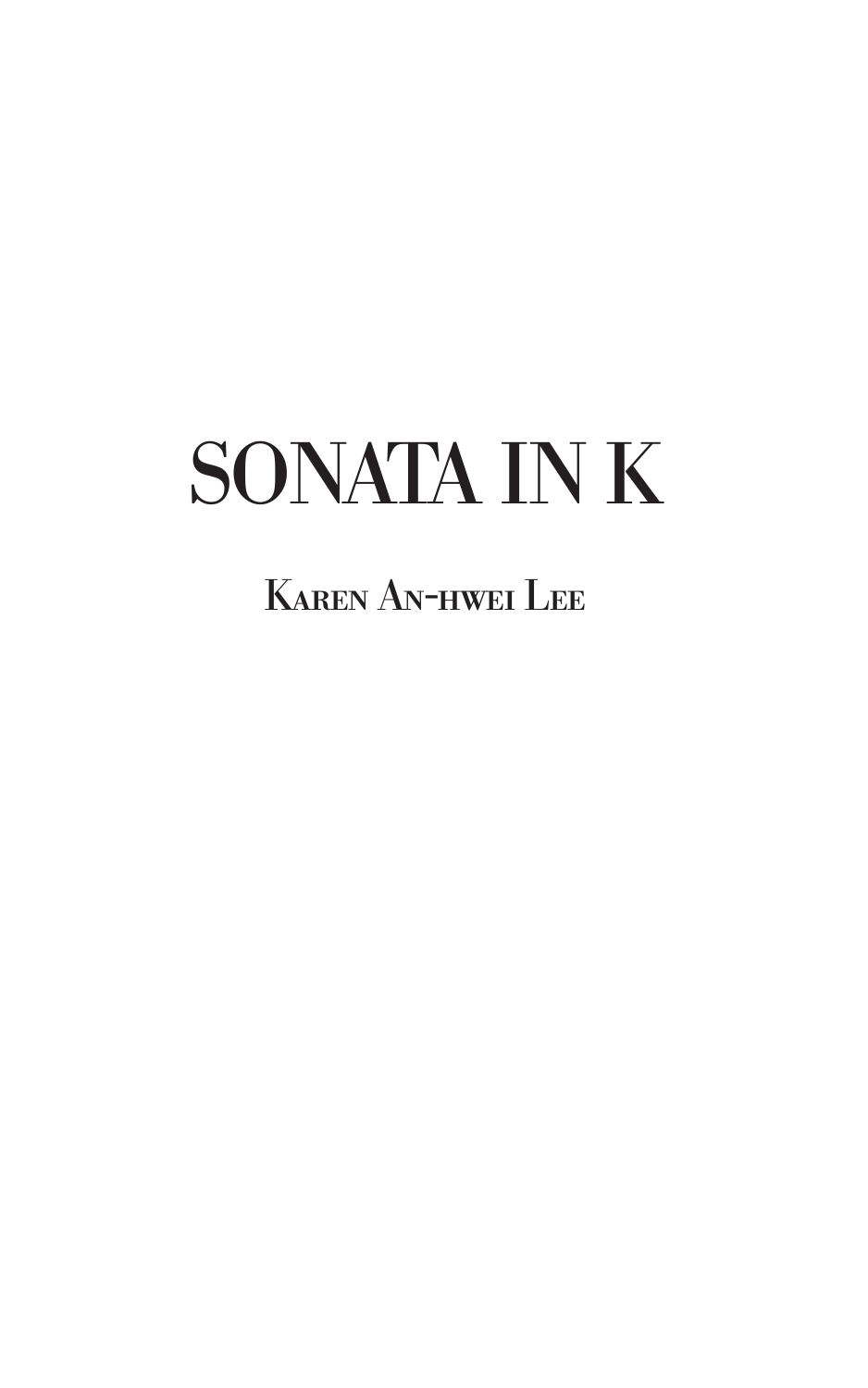Copyright © 2017 by Karen An-hwei Lee

All rights reserved. No part of this book may be transmitted or reproduced in any manner or in any form without prior permission from the author or publisher, except for the purpose of review. This is a work of fiction. Any similarity to persons living or dead is merely coincidental.

Portions of this book have appeared in somewhat different form in *Guernica: A Magazine of Art & Politics, The Collagist, Zeit-Haus, North American Review, So to Speak: feminist journal of language and art, Diode*, and *Mantis: journal of poetry, criticism, and translation*.

> Design by Joanna Sondheim and Eugene Lim Cover art by Shannon Steneck

> > First Edition ISBN 978-1-940400-08-2

Ellipsis Press LLC P.O. Box 721196 Jackson Heights, NY 11372 www.ellipsispress.com

LIBRARY OF CONGRESS CATALOGING-IN-PUBLICATION DATA

Names: Lee, Karen An-hwei, 1973- author. Title: Sonata in K / Karen An-hwei Lee. Description: First edition. | Jackson Heights, NY : Ellipsis Press, 2017. Identifiers: LCCN 2016043275 | ISBN 9781940400082 (paperback) Classification: LCC PS3612.E3435 S66 2017 | DDC 813/.6--dc23 LC record available at https://lccn.loc.gov/2016043275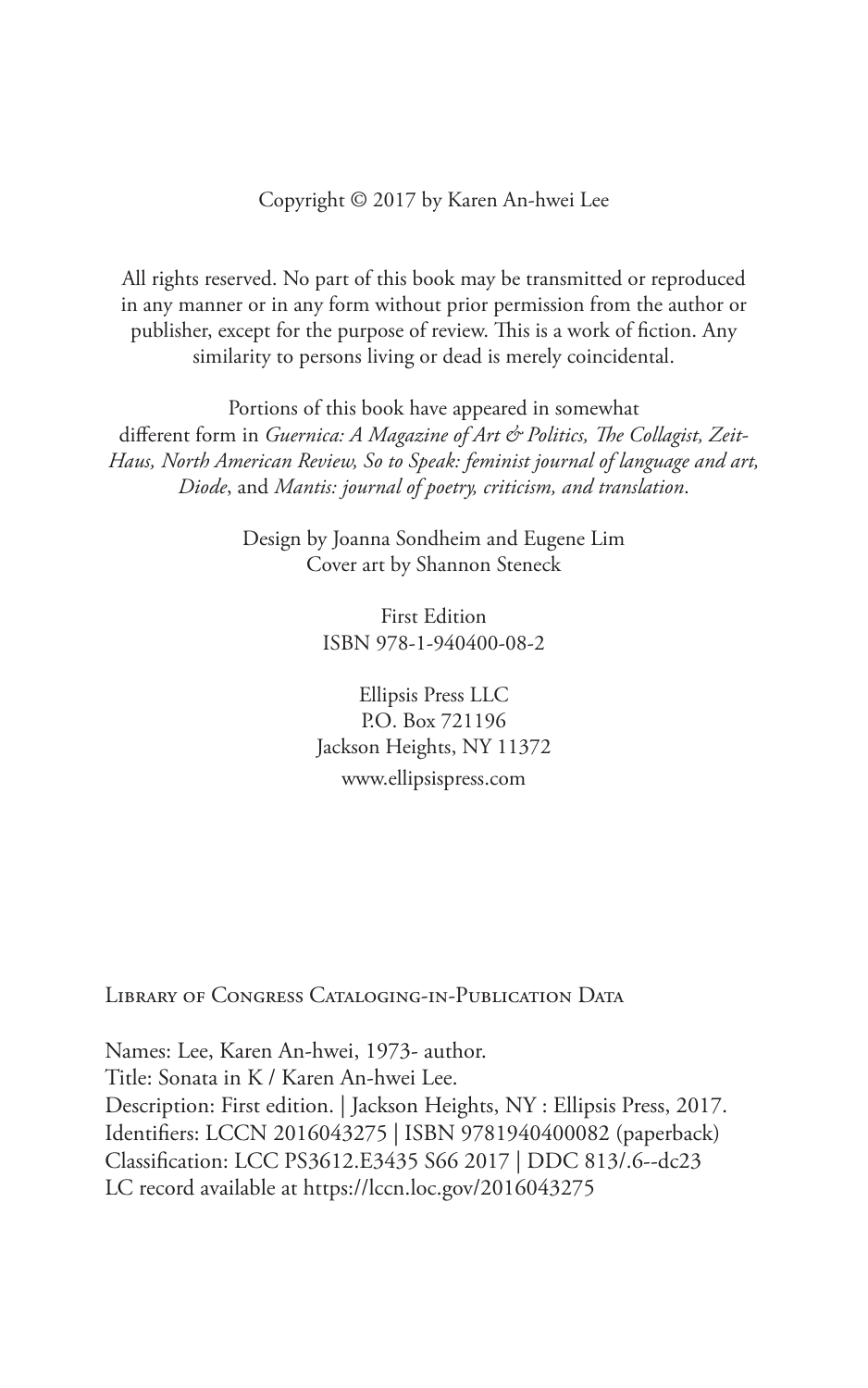*This novella is a work of fiction.* 

 $\ast$ 

*Kafka-san is not Franz Kafka. K is not K.*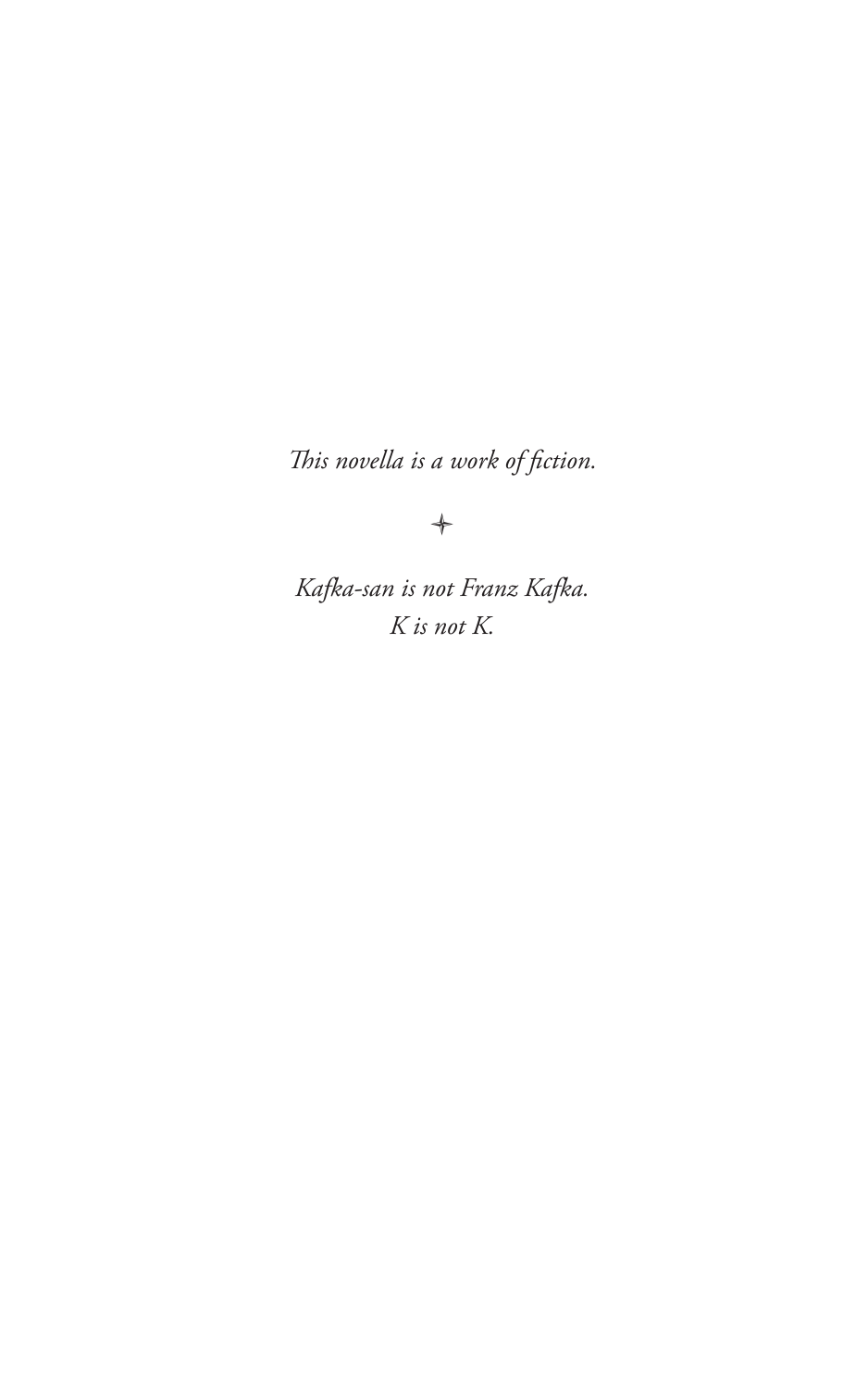*Don't despair, not even over the fact that you don't despair.*  –Franz Kafka

> *We do not see things are they are. We see them as we are.*  –The Talmud

*You can live as if nothing is a miracle, or you can live as if everything is a miracle.*  –Albert Einstein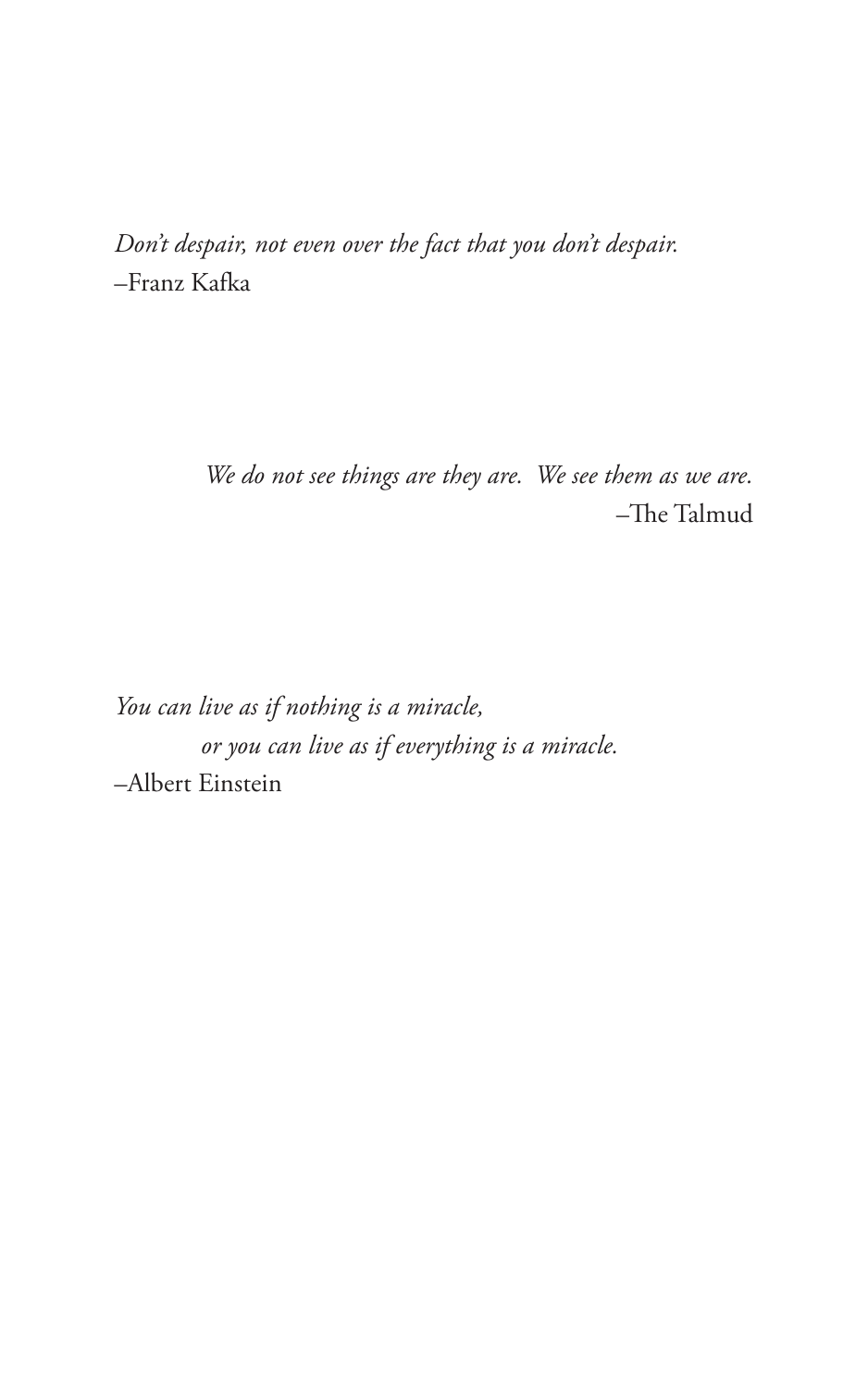# O N E

# $\rightarrow$

# Kafka-san and the Little Birds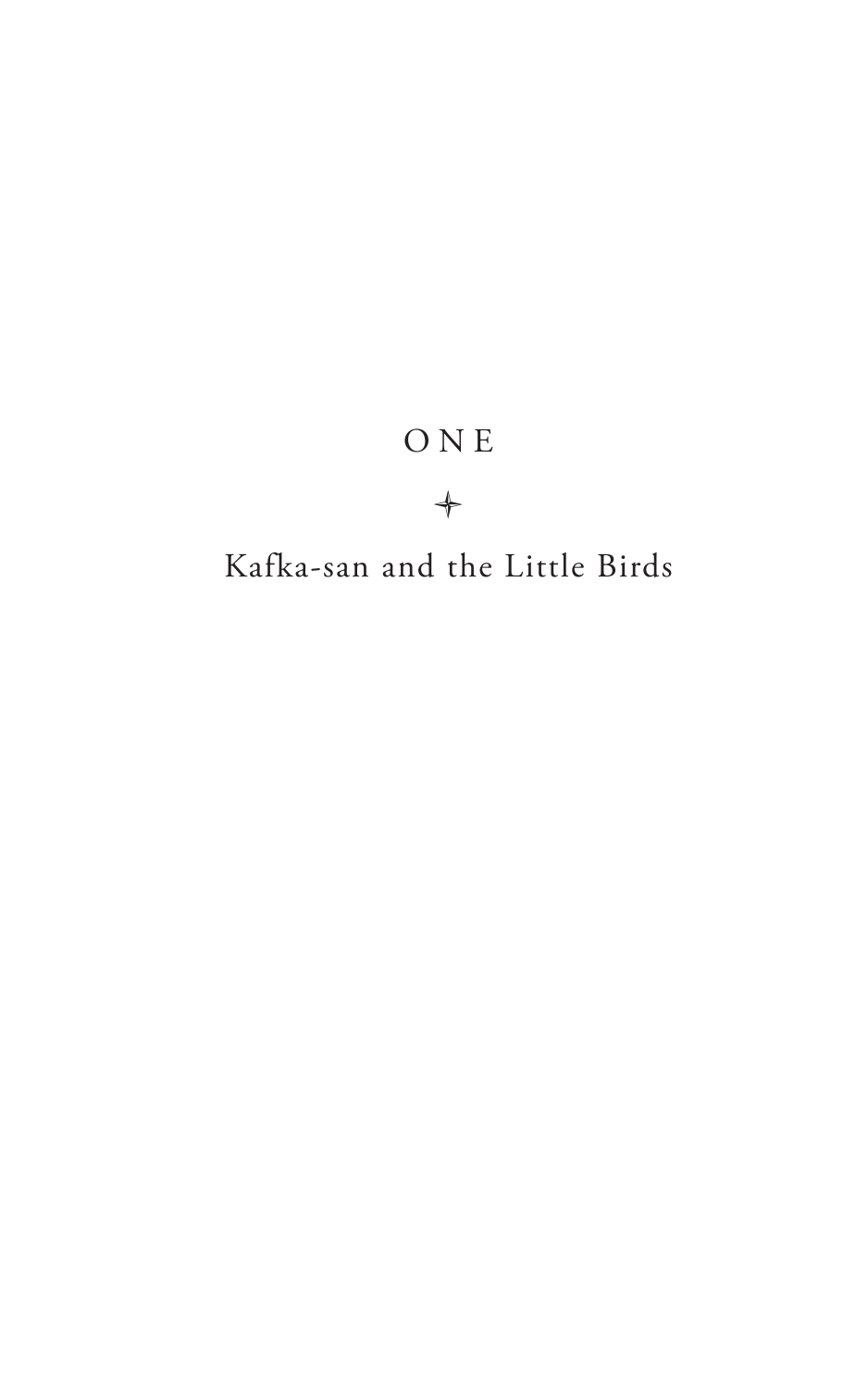# KAFKA-SAN IN RETROSPECT

Dear Max—

Delinquencies *lebensbeschreibung* in a living dream of zephyrs stir a pile of Japanese maple leaves on Pico Boulevard, a sonata of moonlight, of Dora and my sisters, especially Ottla – how I miss their voices and the noise of my ink nib scuttling across a page, this *zuihitsu*.

 $\ast$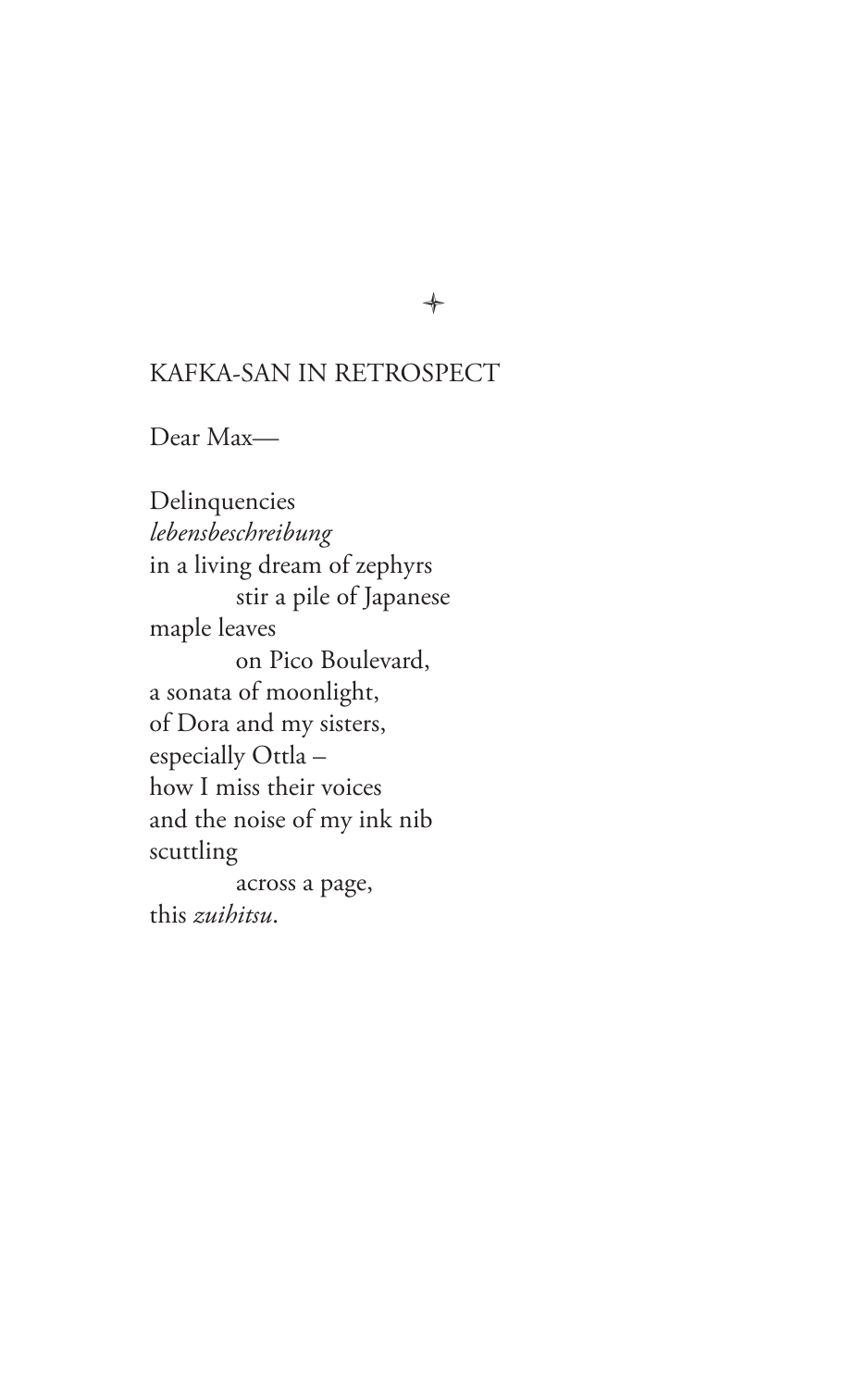Nervous about ushering my new client, Kafka-san, to his hotel, I arrive ninety minutes early at the regional airport—my faux jade-sequined, braided corn-husk handbag stuffed with Japanese melón-*pan* in anticipation of hunger pangs from his overseas flight. In what was sort of a lottery for the first one hundred survey respondents in greater Los Angeles, I was chosen to serve as his local interpreter. All the way from Prague, according to his tattered itinerary, which I read at least a dozen times over the last month, Kafka-san flies to Frankfurt, then Chicago, then this airport named for a cowboy actor who once lived here. Not particularly known for architectural merit, it displays a stark tetrahedral atrium housing a bronze statue of the rangy actor sporting a ten-gallon hat and spurs, rather garish although wellcast in likeness, in my opinion. Phlegmatic in temper during my third decade, unlike my sanguine girlhood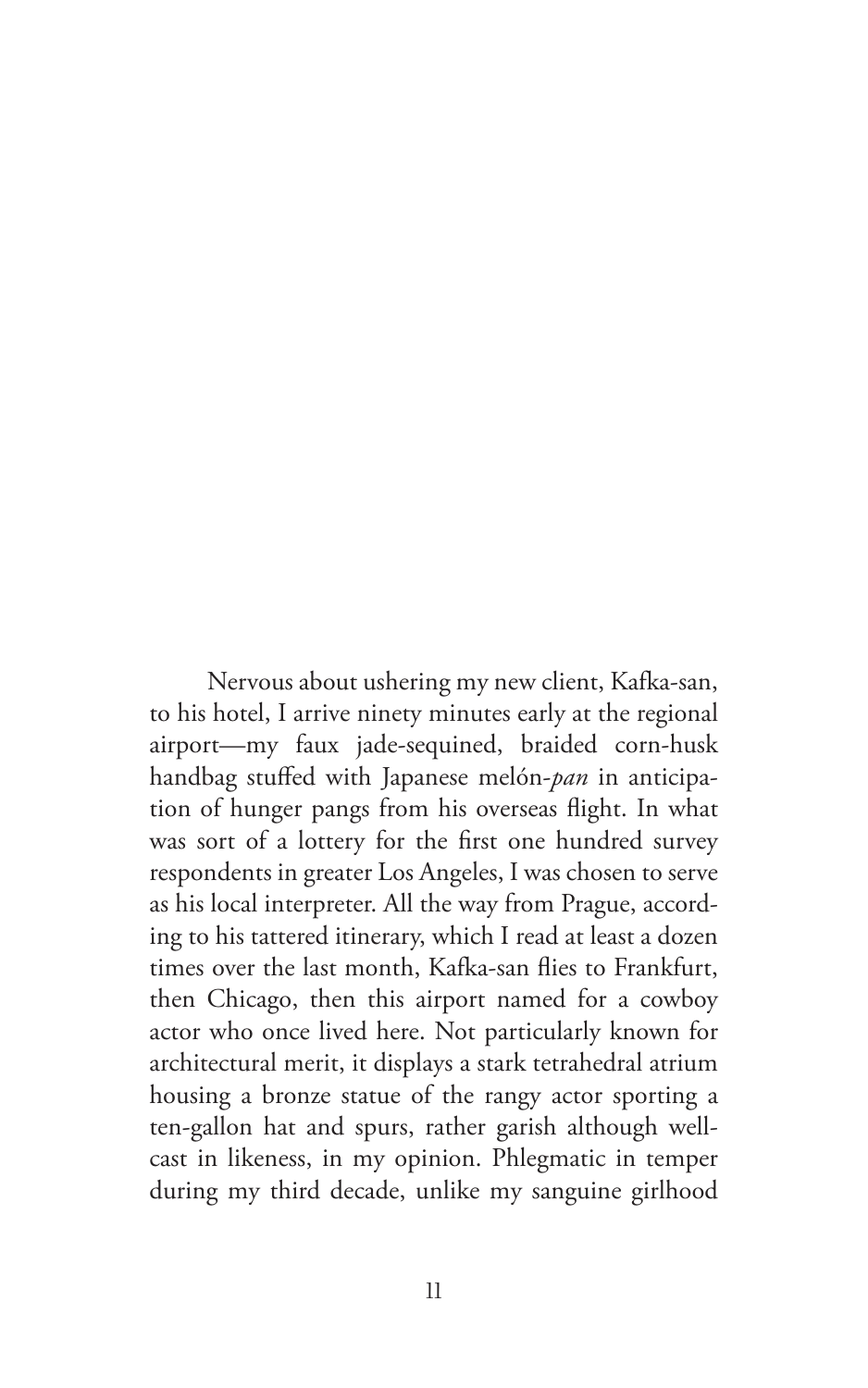days when I surreptitiously read translations of Freud or Florovsky in French class, I do not mind waiting, grateful the agent wisely avoided scheduling Kafka's flight into the cosmopolitan airport up the freeway in a chronic, uncivil state of reconstruction.

With his fame, there is a remote chance Kafkasan might be recognized and cause a ruckus. Veritable public fuss, an Angeleno brouhaha. On the other hand, in the dazzling oblivion of the valley, Kafka-san or not, perhaps no one would bat an eye at a laconic man with the frank, trimmed candor of an actuarial scribe—fatally tubercular—who, tragically, could not swallow a drop of mineral water at the end of his life. One may not swiftly assume all the dark humor, with the aftertaste of chilled tonic, would release its vapors at once, shy as a boy holding a bottle of panic in the ladies' parlor. I stop by the flower vendor to purchase a bouquet for him. Dear reader, if you didn't know already, please forgive me for the oversight. Yes, today is Kafka-san's birthday, with confessions: re-reading his selected letters, reviewing his itinerary, I proudly prepared for this visit as though I—a woman of modest means, of frugal northeastern tastes, pilgrim daughter of post-war Japanese immigrants were a distant angel waiting in the afterlife.

Lilies, I say. Please.

# $\ast$

On the contrary, a wave of relief soothed my frayed nerves: Kafka-san does not fly into the airport with a grandiose flourish out of a contrail-streaked California sky more the color of limpets than periwinkles, no entourage of flash-bulbing admirers multiplied *ad*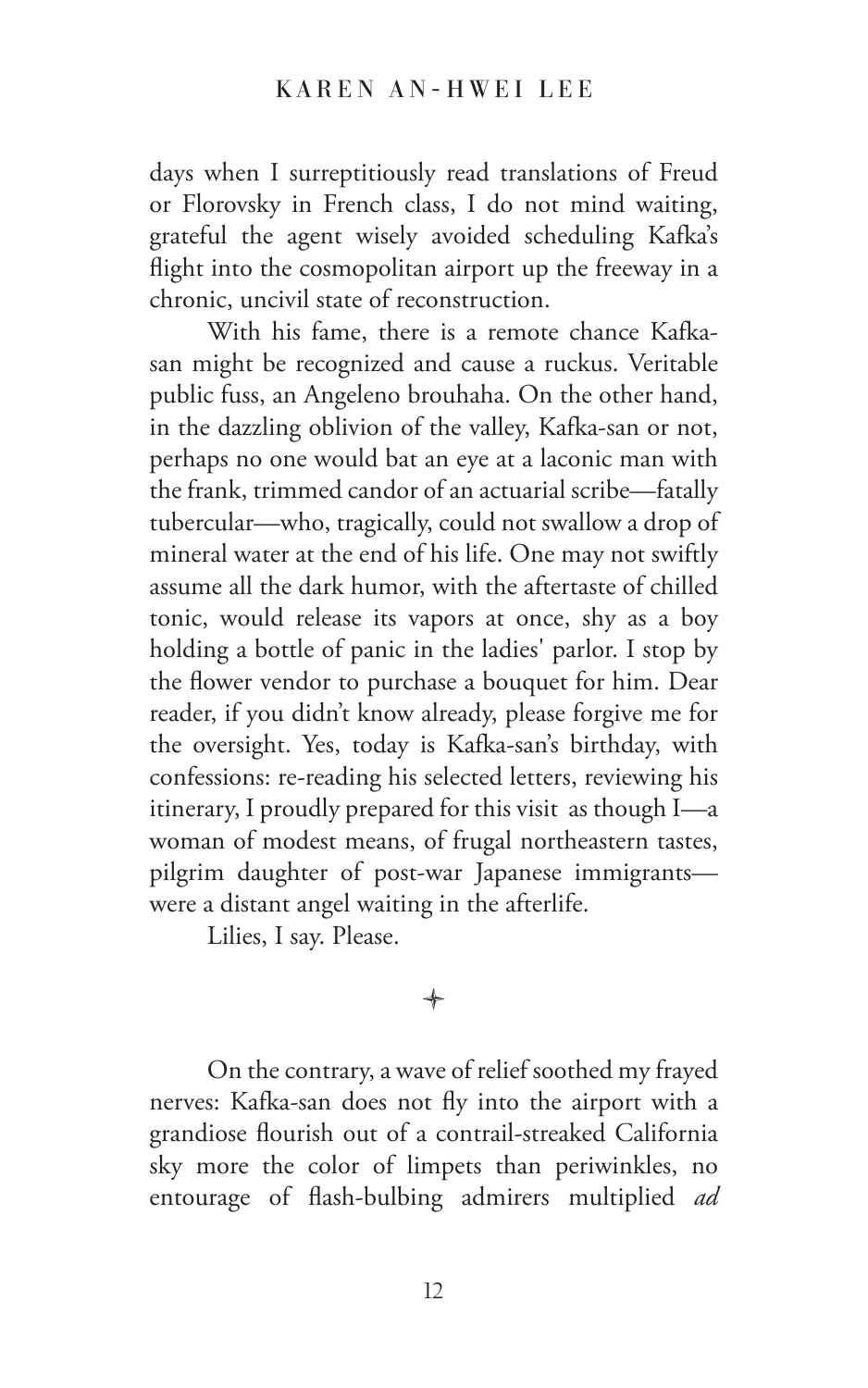*infinitum* in this glitzy mall of mirrors, limestone, and air-conditioned plexi-glass—his featherweight silhouette leans at the top of the escalator, and he recognizes me from a photograph sent by the agency: Kafka-san waves light-heartedly, his wing-tip collar turned up as he coughs a bit. Hatless, which surprises me, the absence of his signature derby, yet it is the spitting image of Kafkasan, nonetheless. *Lilies and cyclamen*, he says, glowing fox-eyed as I press the overflowing bouquet of cut flowers into his arms. His wool overcoat is heavily perfumed with bergamot oil, crystallized ginger—a favorite—and the darkest soil in a forest where a truffle-hunting pig roots around for black gold. With a clairvoyant's gaze, however, Kafka-san deciphers my unfiltered thoughts. *Ach, fräulein. Pigs are no longer used for truffles,* he says. *No more* schweine *with a keen interest in truffles as food, you understand. Trained dogs are replacing the pigs. Dogs do not eat black gold. Truffles.*

> Lilies and cyclamen, I say. *Maiglöckchen und Alpenveilchen*. Happy Birthday, sir. Kafka-san sneezes. I offer him a tissue.

His slender, milk-colored fingers hold natural light on the concourse, evoking the cirrused troposphere which buoyed his frame only minutes ago.

Allergic to lilies, sir? No, he laughs.

Despite the lilies, I think of the word, *belladonna*. Nightshade of versatile fruit: vine-ripe heirloom tomatoes, *brinjal* eggplants or aubergines. Yes. Or *enokitake*,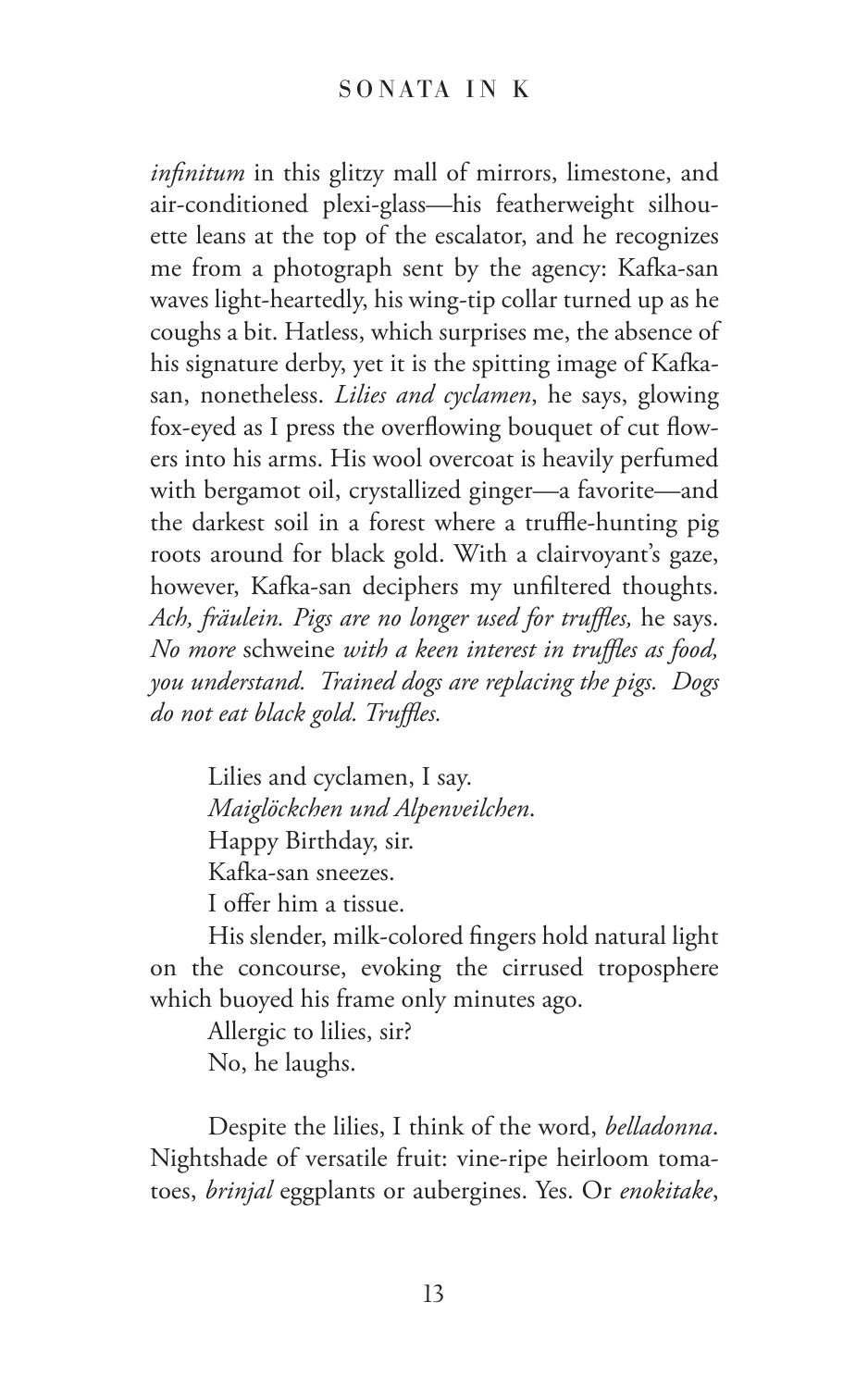the long white Japanese mushroom, strands of moonlight leaking a violet essence, moonlight of the bending willow wands, yet wholly solanaceous in the night. With an upturned chin, Kafka-san murmurs, and *what is the day of my birth*, flowing like any other shadow, no more or less significant than my day of passing? This macadam road of fled memories is cobbled haphazardly from all the biographies ever written, plus my letters and other inked ephemera. Scores of hand-cancelled ink postcards, for instance, scanned into a paleographical cloud. Does this make me a hologram of penmanship? An inked chimera of words *sans* rhyme, a hybrid of cumulonimbus and epigraphy? An ersatz rendition of the original man? Or am I mysteriously enfleshed, an upcycled dominobox of hand-crafted chocolates? Deftly, with a sleight of hand and a flourish worthy of prestidigitation, Kafka unveils a wrapped box of artisan *wasabi* chocolates from Prague.

As a courtesy, I open the box and offer one. *Ich danke Ihnen*. Thank you, Miss K. *Wasabi*, I exclaim, horseradish.

The chocolate bon-bon, flavored by a hint of the original horseradish, not at all the knifing vapors of natural isothiocyanate, spills glorious chartreuse.

Thank you, Mister Kafka.

Auspicious, I say to myself.

 In the darkness of my handbag, the melón-*pan* is forgotten.

 $\ast$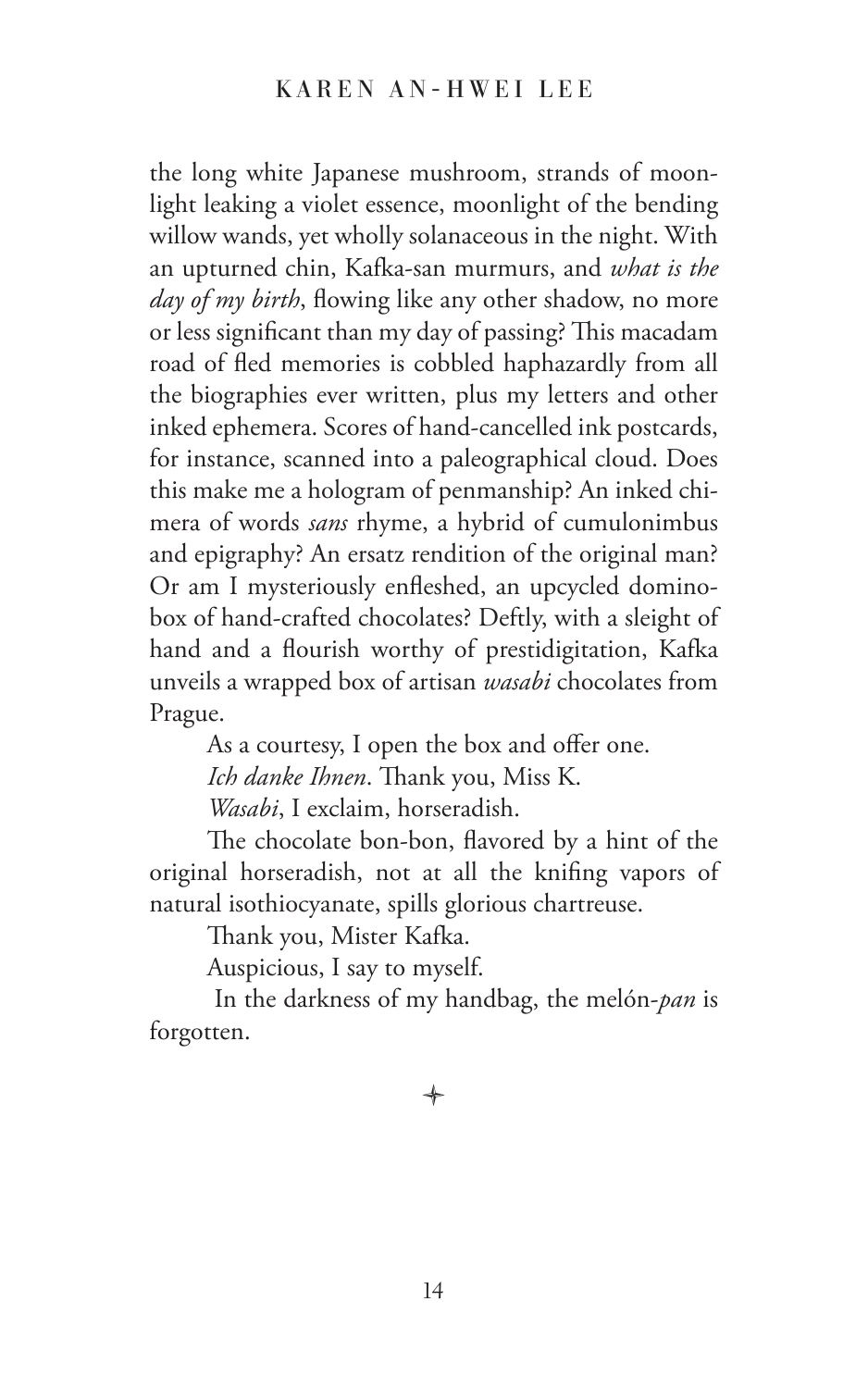## SONATA IN K

## ON KAFKA-SAN'S BIRTHDAY

Dear Max – Can you believe it? I made it to my one hundred twenty-ninth birthday without dying. *Nein*, if only I were still alive!

What a miracle, Max. I don't feel worse than I did yesterday, or even *im vorigen Jahr*, last year. For a birthday vacation, I teleported to Los Angeles. For an adventure, I hailed a cab at Irolo near Wilshire and Eighth.

On July third, seventy-one degrees, not so infernal after all, although the smog *ähnelt* tuberculosis.

## $\ast$

We cruise northward in my split-pea-green hybrid propelled by a new lithium-ion battery and platinum spark plugs, yet more wishfully electric than gas-free. In a future world, it could be an ionic levitating vehicle, *magnetohydrodynamic*. I would float to the touchless car wash, to a glittering nocturnal carnival, anywhere I wished to go. In this retrograde era, it guzzles that obdurate isomer of octane, petrol, draining the low fossil fuel reserves of the globe, fractional distillates of rotting mammoth flesh or antediluvian ferns disintegrated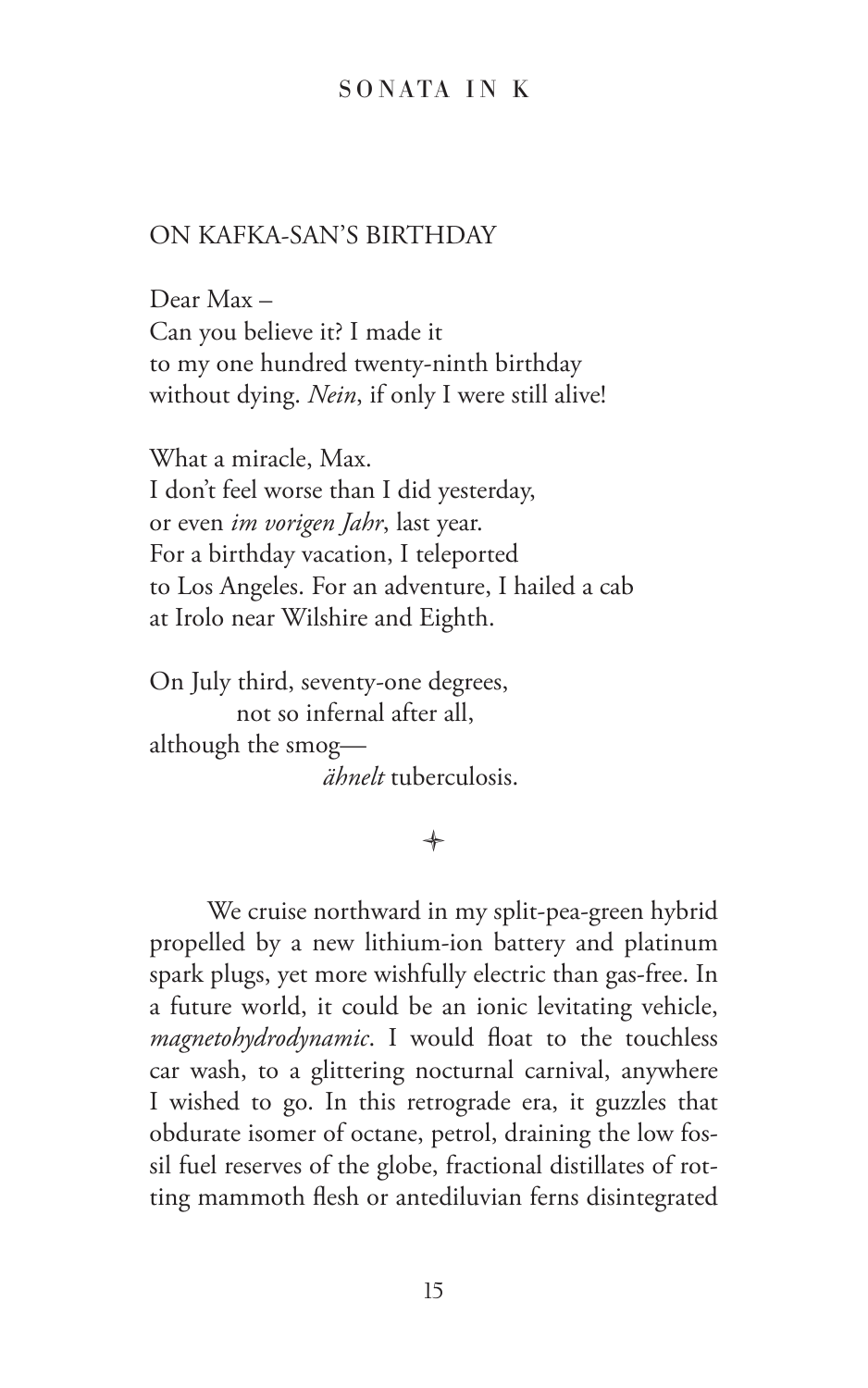long ago. A box of red *hachiya* persimmons sits on the back seat, wrapped in newspaper, heart-achingly ripe, aflame in their crackling skins. *One never witnessed such flaming fruit*, *not even in the gilt-edged salons of Vienna*, I hear Kafka thinking. Ah, yes, I forgot to carry them into the apartment after my road-trip to the open-air farmer's market, and they softened considerably over a few days. *Nein*. Kafka politely declines the persimmons. *Persimmon*, says Kafka. *Persimone. Persiflage. Parfumerie*. With a belt crossed over his torso, Kafka-san glares out the window with jowled tension—as if he expects a ghoul to rear up and accost us.

> Miss K. Yes? My father will rear up out of nowhere and hit *das auto*. A bout of freeway phobia, Mister Kafka. What should I do? Close your eyes. Where are we going? To a hotel in Los Angeles. Where are we now? Orange County. How long is the freeway? Miles after this exit. Where are the oranges?

Good question, Mister Kafka-san. Decades ago, orange groves existed in this county. The orange farmers realized it was more profitable to sell their arable land to real estate developers in the post-war industrial boom, so there are no more oranges.

> None at all? Silence.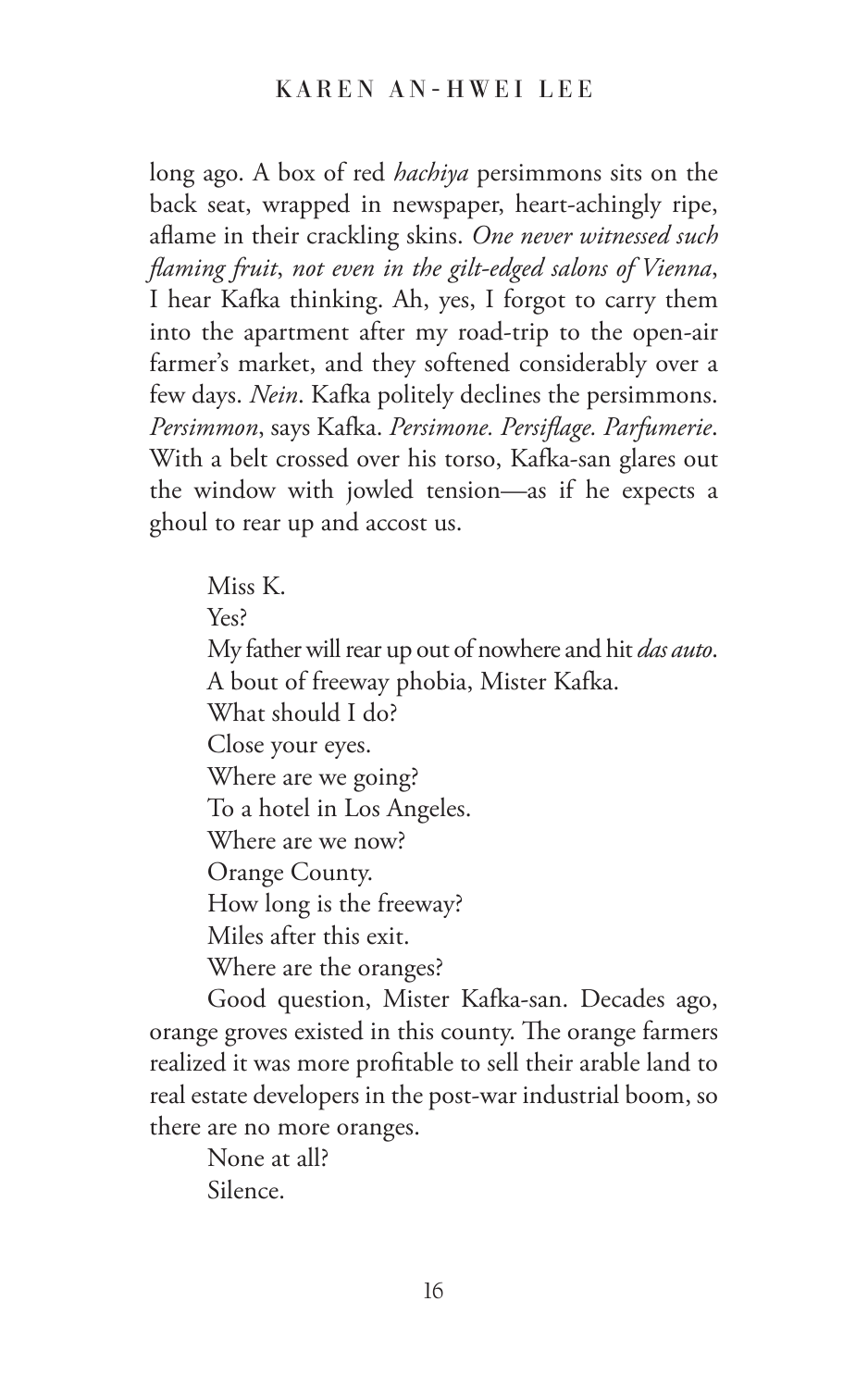Where does one buy oranges, then? One goes to a farmer's market. Yet no more farmers exist. Oranges are imported. Silence. Mister Kafka, how are you feeling? I see Hermann's face. Where? My father rears up, a buffalo-shouldered man. More likely we'd hit him than he'd hit us. You see, my neurosis is acting up. Close your eyes. Silence. Recite the alphabet backwards. Z is for *zeitung*, y is for *yachten*, x is for *xylofon*…

# $\ast$

# KAFKA-SAN IN K-TOWN

As a gift to myself, I stood outside a Koreatown bakery—gazed at buttercream cakes and swirled green-tea custard

until my tongue went dry. Then I realized I had no credit. Amerika

is no longer cash.

Max, a huge favor—would you please wire a hundred dollars into my checking account? This way, I can open a line of credit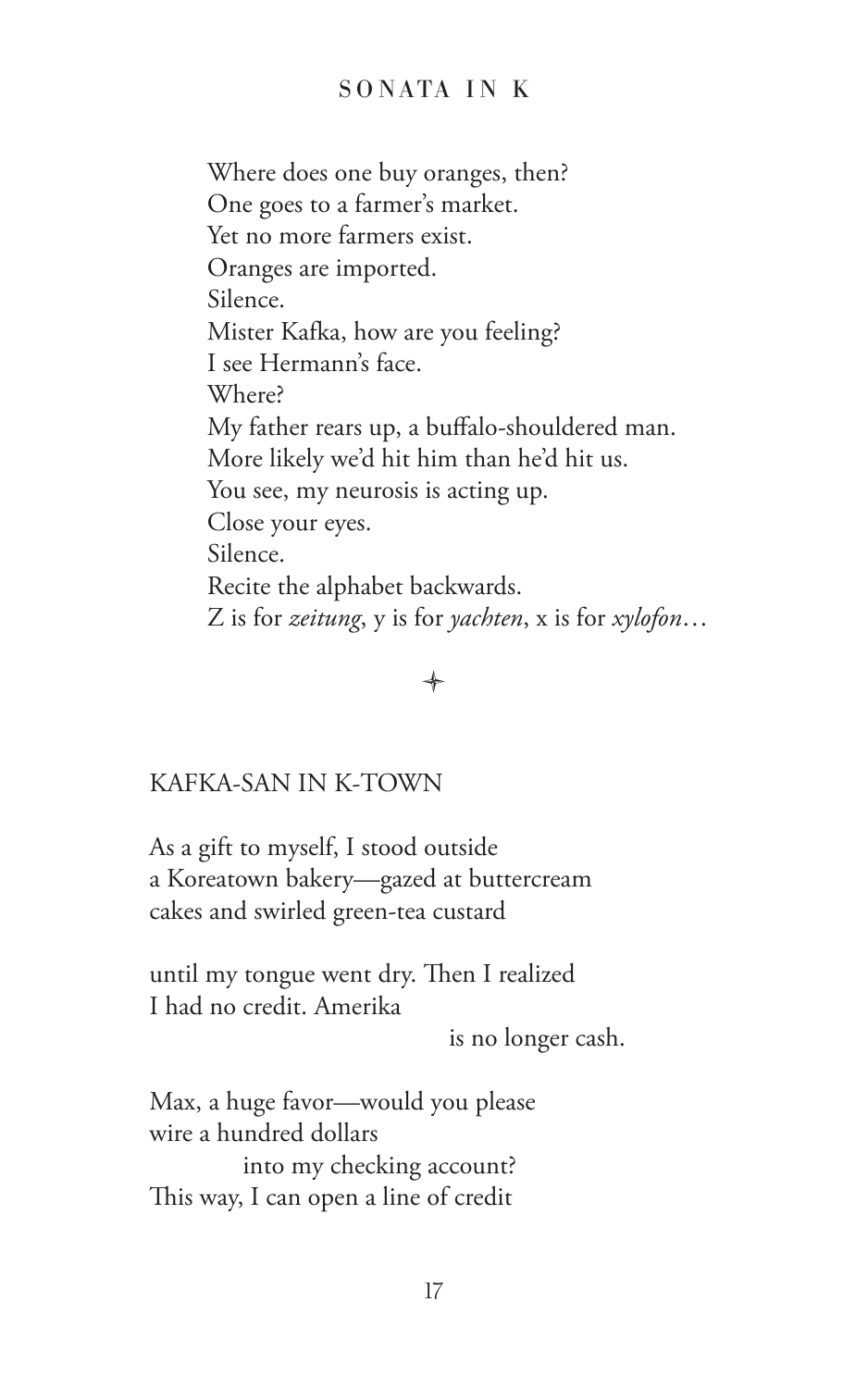#### KAREN AN-HWEI LEE

and start paying back my life-loan, I owe you in eternity— *Ein herzliches Dankeschön,*

my heartfelt thanks.

#### $\ast$

 The hotel Amerika, exclaims Kafka-san as we pull into a cul-de-sac.

A pearl-gloved doorman assists Kafka with his carry-on briefcase. *Traveling light*, he explains. *No other luggage*. Kafka looks flushed, if not feverish, so I offer a swig of mineral water from an ice-cooled bottle.

No, thank you. The fever is only tubercular, he explains.

You're no longer afflicted by *tuberkulose*, Mister Kafka.

How so?

The film production company in Los Angeles either cloned you from a bone fragment excavated from your relocated grave in Prague or designed a threedimensional hologram based on your surviving photographs. Or both. You are no longer a consumptive invalid, so to speak.

Kafka pats his chest and massages his throat. What about my larynx?

You are healed, Mister Kafka.

No more country cures?

No more sanatoriums. Tuberculosis was eradicated from Amerika and Europe. Only four years after you passed away, Scottish scientists discovered antibiotics. It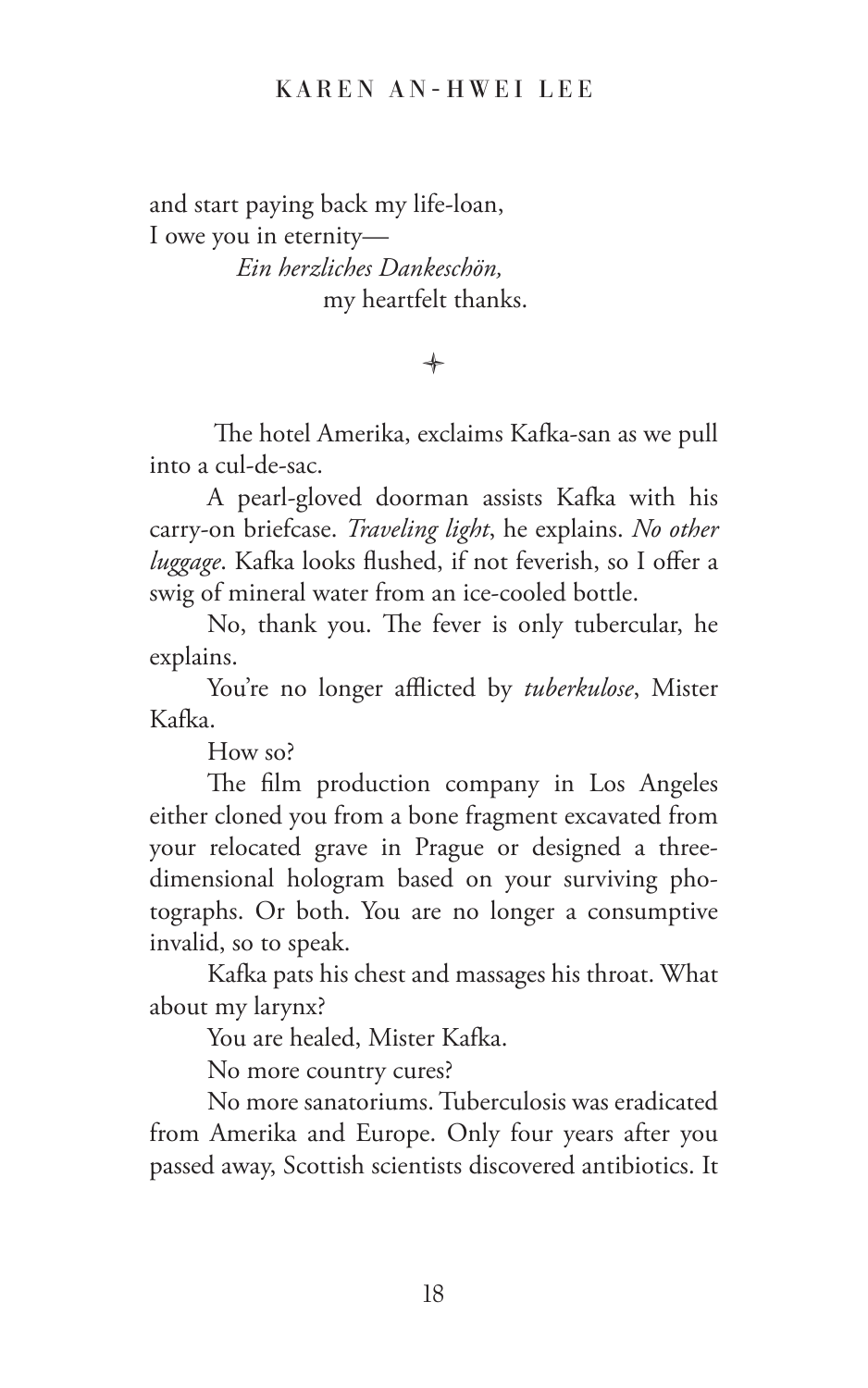started with mold and staphylococcus. One was toxic to the other. Pencillin mold, that is.

> Not my lungs, then? Smog is all, Mister Kafka.

> > $\ast$

On the ride up the elevator, Kafka-san trembles ever so slightly.

Silence.

How does this claustrophobic room levitate? You've taken an elevator before, Mister Kafka.

Not one of this velocity.

Cables, I say. Pulleys. A motor in the basement.

*Where love is, no room is too small,* says Kafka.

Silence.

The Talmud.

*Be very careful if you make a woman cry, because God counts her tears*.

*The woman came out of a man's rib.* 

*Not from his feet to be walked on.* 

*Not from his head to be superior, but from the side to be equal.* 

*Under the arm to be protected, and next to the heart to be loved.*

# $\ast$

On the nineteenth floor, the lacquered brass elevators slide open. We walk a florid sequence of carpets with tree-of-life motifs, a paisley maze in shades of orange, bird-vase-and-pillar designs and medallion patterns before locating his hotel room. One thousand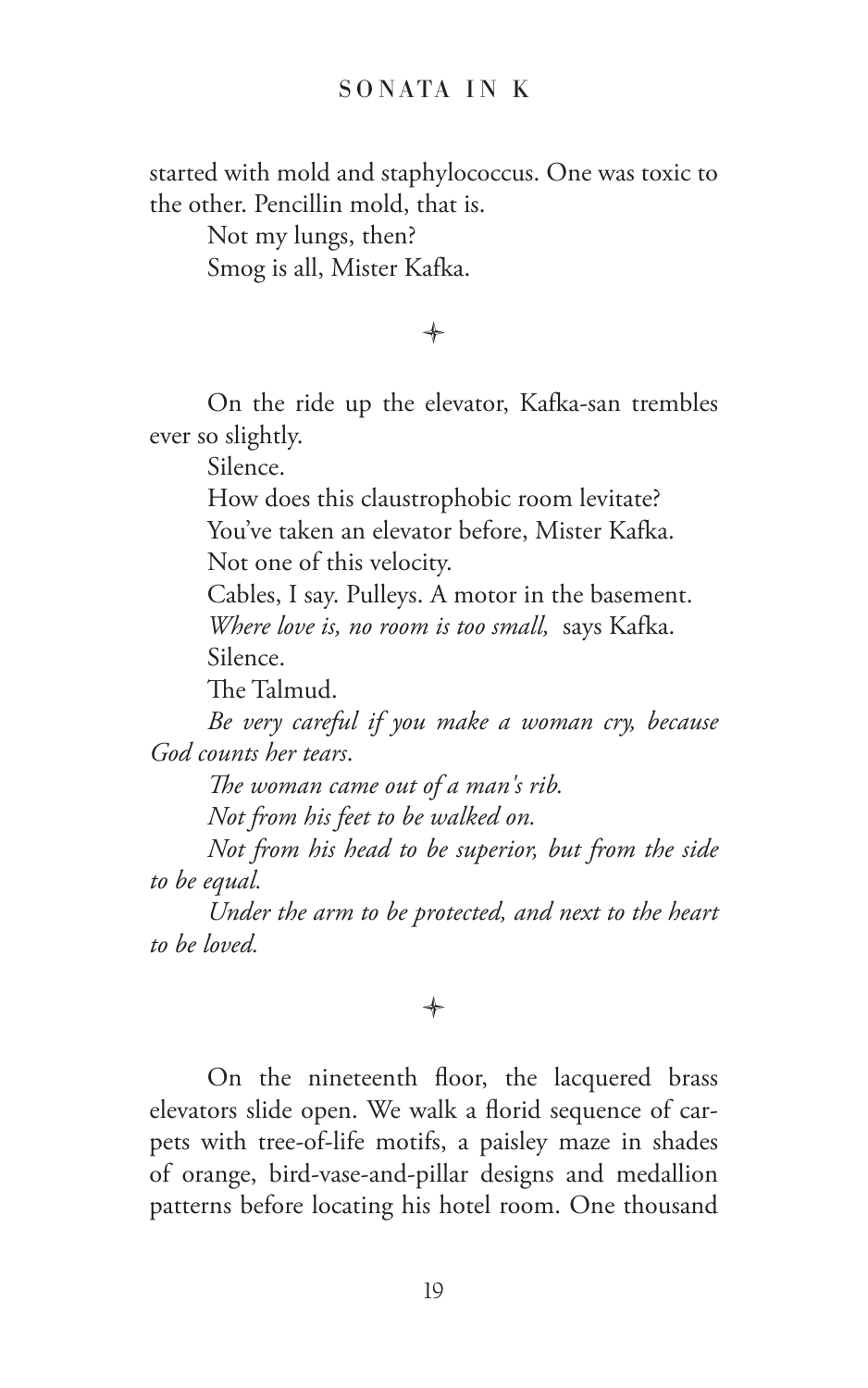nine hundred twenty-four. What do you know, says Kafka-san, wryly. The year I died, *nein*? *Yawohl*, yes. The door swings open. Mounted ceiling lights, with their sleek, angled limbs, throw marionette-shadows along chintz-flowered walls. The hotel porter has kindly carried Kafka's carry-on bag the whole time, a valise held together by a belt. I tip him. Kafka's intent eyes trace the immaculate surfaces of the bathroom, the faux brass-finished faucets, synthetic carrara marble vanity, and floor-to-ceiling mirrors. The coppery, papered room reeks faintly—pleasantly—of satsuma oranges, fresh-cut tobacco, and cassia.

In the lift, why did the numbers skip?

A separate hotel, I reply.

How so?

Two hotels are joined in the middle. We share the lobby. This hotel is 1, 2, 3, 4, 5, 6, 7. The other hotel is floors 8, 9, 10, 11, 12, through 18. Those floors are slightly more expensive than this one, not to mention that their rooms are all suites. Certain hallways are entirely designated as condominiums for long-term residents. Not that the company representatives didn't wish to put you up in the other hotel, of course. Rather, only this hotel had vacancies for the month of July, while the other one was already booked for an international conference on global literatures and marginalized languages. No, either rhetoric and exposition or cultural linguistics, I correct myself, or translation studies in extinct tongues, or all of the above.

Running his index finger along his left brow, Kafka-san looks pensive. As I slide the key-card into Room Nineteen Twenty-Four, he murmurs, what a fascinating bread-job, *brotberuf,* this must be, to work in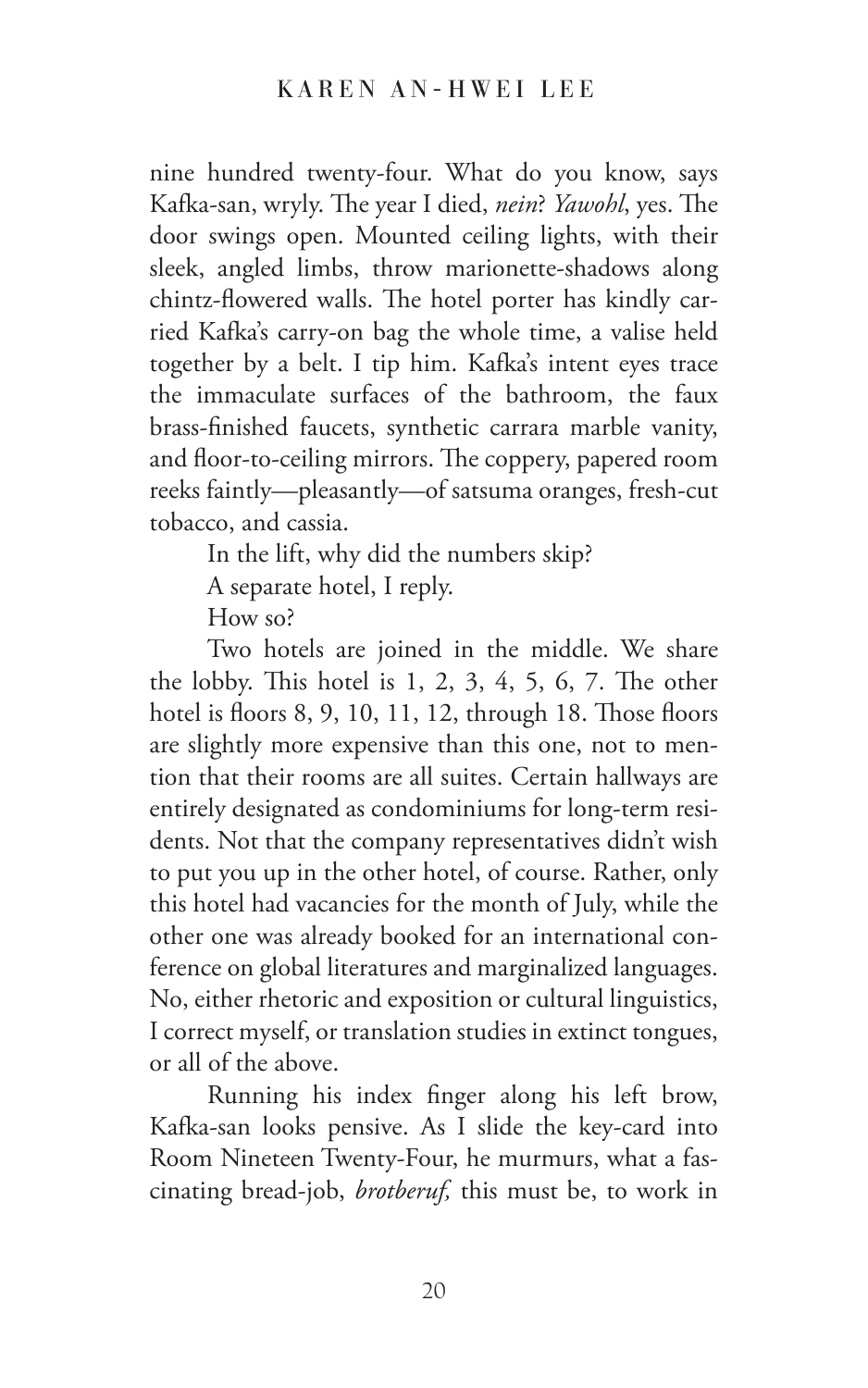an Amerikan hotel. More fascinating encounters than those of a traveling insurance man in the supernatural theatre of the Oklahoma plains, than a so-called fancy goods shop owner in the fabled ghetto of Manhattan, or a certified public accountant in the aircraft hangars of Los Angeles. Amerikan travel books, *wunderbar,* and stories of my relatives who traveled abroad by steamship. I never actually visited Amerika, for instance, neither the city of New York nor the absurdist theatre of Oklahoma. A confession, *fräulein*.

I know, Mister Kafka.

How droll. The Amerikan producers wish to adapt one of my works into a film, and here I am in Amerika, no longer a consumptive invalid, to advise them in English, a language I do not speak. Not even in German, Czech, or Hebrew, I mean.

Yes, one would say it is Kafkaesque. *Ach, nein.*

# $\ddot{\phantom{1}}$

Before departing for the afternoon and leaving my client to his quiet hours, I show Kafka-san how to use the loudspeaker on the telephone, flush the loo, and ring the switchboard for room service. Twill-weave shirt-sleeves rolled up his forearms, Kafka tries the mint tangerine-sandalwood lotion and milled soaps. Amaretto, he says. Almond liqueur-soaked apricot kernels. Despite the late afternoon, Kafka orders a breakfast of oat cakes with praline syrup, a strawberry-blackberrymint parfait, figs drizzled with caramel and aged balsamic vinegar, croignets and beignets, eggs over-easy, fingerling rosemary potatoes with asparagus, onions,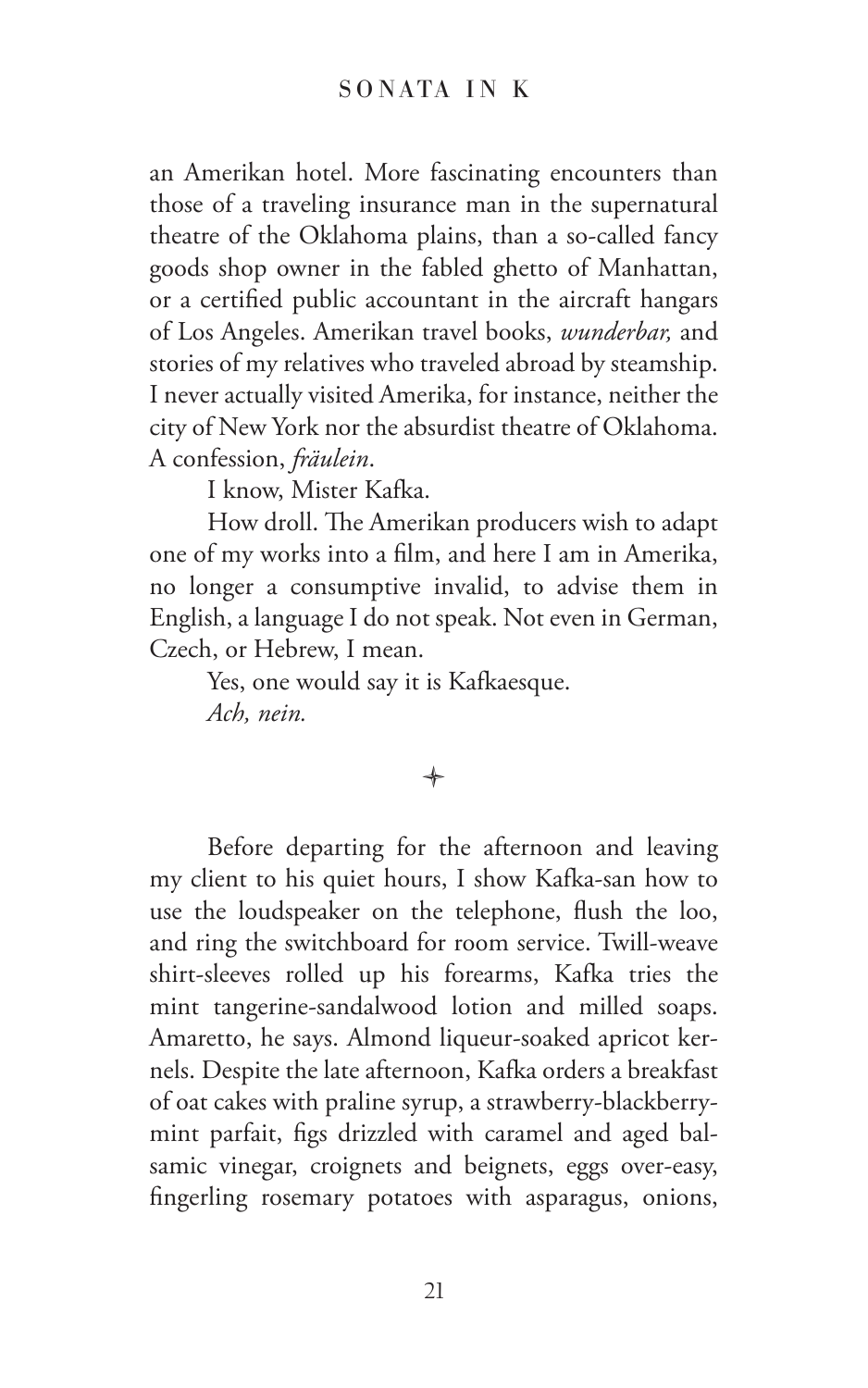and bell peppers, a teaspoonful of mint yogurt, and a glass of milk. He chews every bite intently, especially the seasonal fruit—pineapple, *ananas*, he says—at a dozen times, counting silently in his head. *Fletcherizing*, says Kafka-san, is at least thirty-two times. Regrettably, I am only *Fletcherizing* in shorthand at the moment.

No meat, Mister Kafka?

None yet.

Very wise, Mister Kafka.

One more thing, Miss K.

Of course.

I am freezing.

I study him carefully. Kafka, meticulously dressed with inimitable class, wears a pin-striped blazer and pressed serge trousers. However, it is seventy-six degrees. Do you have chills? Fever?

You said I'm no longer tubercular.

Yes.

How cold is it outside?

Seventy-two degrees.

Why am I so cold?

I adjust the thermostat and ring the hotel operator to request an electric heating blanket. As if telepathic, the housekeeping staff knocks at the door instantly. Wall sockets are located on the pedestals of the motion-sensitive lamps. I plug in the blanket and demonstrate how to change the settings on the dial. Amused by the convenience of an electric blanket, Kafka wraps it around his shoulders, poncho-style. *What an invention. To wear the portable coziness of a lamp, of a fireside hearth, on the body while reading a book. This is what I always dreamed of when I was in Berlin, studying at the university on those frigid winter nights.*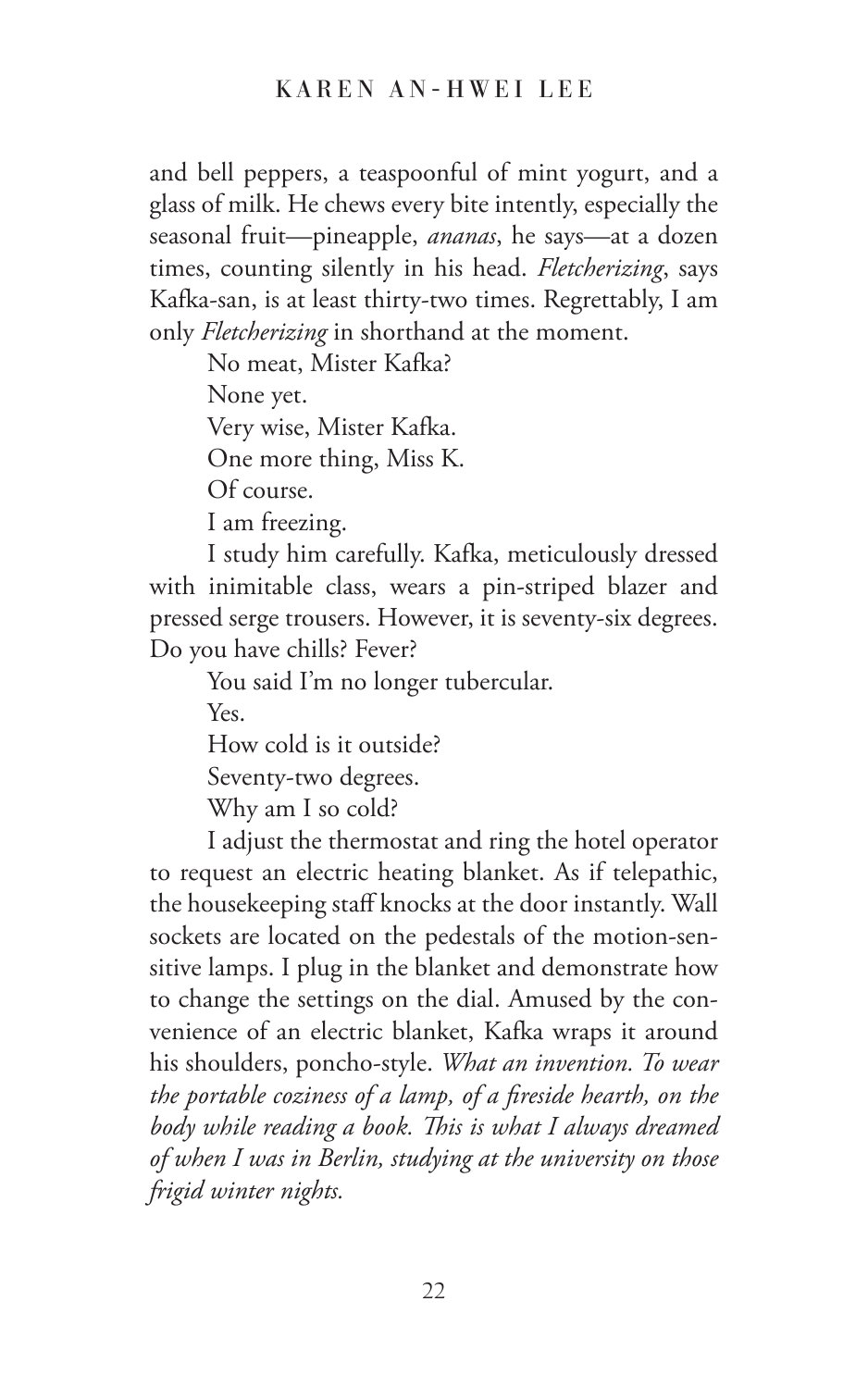Good evening, Mister Kafka.

Miss K, for your kindness. *Freundlichkeit*.

Kafka-san places the lilies and cyclamen in a bottle of mineral water, and the floral arrangement looks nothing less than *wunderschön* in the dimming afternoon of gray pigeon's wings and ghosts of cathode rays fleeing a siloed vacuum of lost Angelenos, a mortar hive of urban dwellers hibernating in caves of ultramarine body-shaping lycra, of nocturnal light-emitting diodes in Watts, of vivid citrus-hued infatuation on Sunset Boulevard, of jettisoned streaming plasma and toxic bath salts on Wilshire, of nonplussed electroluminescence and rifled cash in bullet-riddled Hollywood.

# $\ast$

## KAFKA-SAN BUYS AN ORANGE

Dear Max –

At a farmer's market on Third and Fairfax, I tried to buy an orange

using the money you wired.

 Fragments of blood oranges, honey tangerines, navel oranges, the cara cara and valencias, glossy tangelos, clementines, or satsumas tough-skinned, eaten out of hand, sliced in wedges –

 even a hot-house bitter orange tree for one's room in winter.

 Max, I felt a migraine coming on as I floundered through the market, crazed by thousands of oranges, oranges, oranges.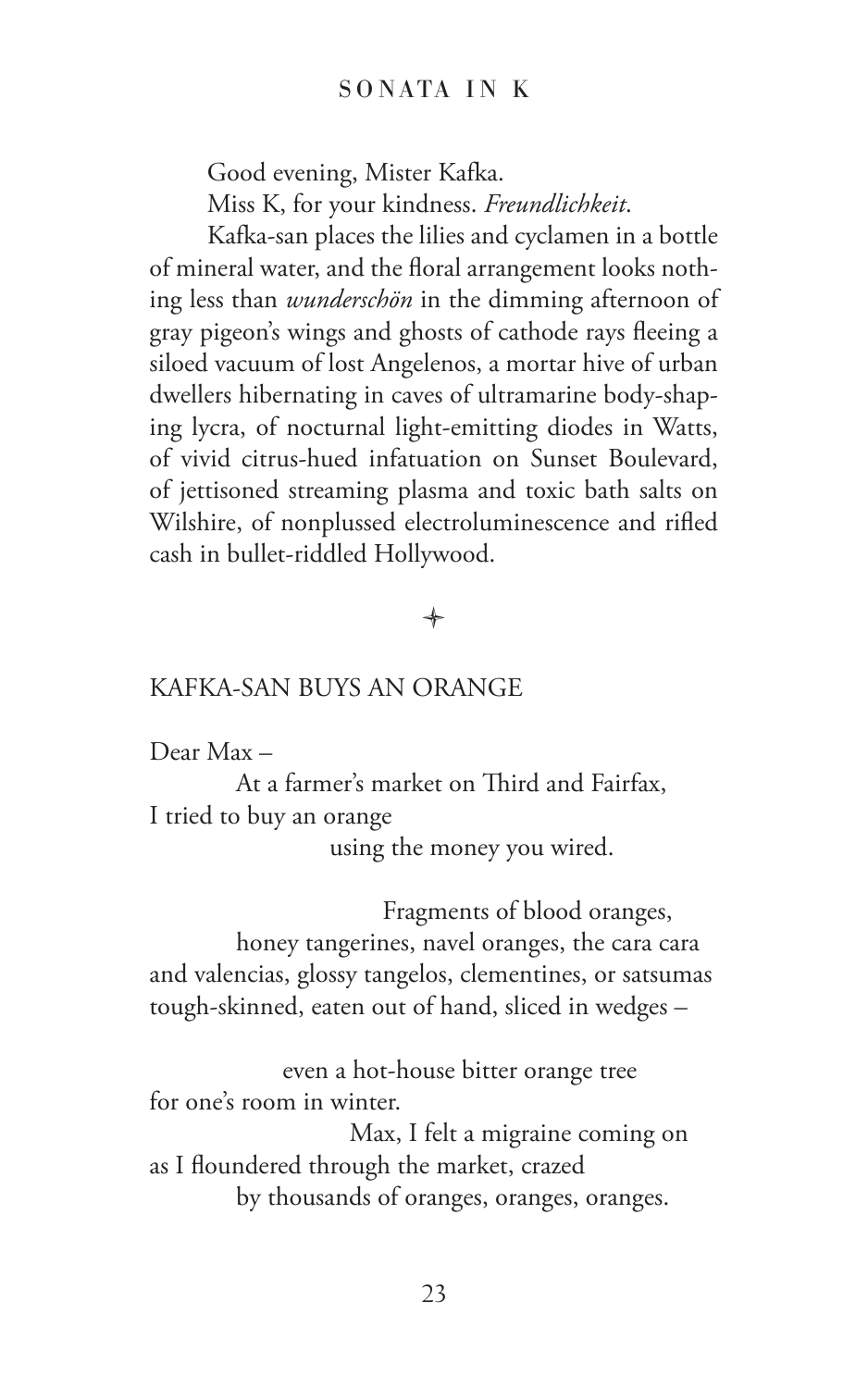## KAREN AN-HWEI LEE

At last I settled on a flagon of *orangensaft*

from Coatzacoalcos, Mexico – the vendor said it was liquid gold, *el oro líquido.*

## $\ast$

At ten o'clock in the morning, Kafka-san is ready for his first appointment with a producer and director on Wilshire, the two men who hope to adapt one his works into a screenplay. I drive by the hotel to take him to breakfast at a café in Koreatown, the Café Kafka. As a translator and interpreter, I am a curious about the nature of the screenplay, yet refrain from pestering him with irrelevant questions. Indeed, I would love to ask, *What is the inciting incident? Where does it take place? Is it a love story of sorts? Who is the protagonist, and what is the focus of his desire? How many suspension bridges must the thwarted lovers cross before finding one another, figuratively speaking?* Of course, this is frivolous conjecture, as Kafka-san is not known for writing silly romances.

Kafka answers the door flawlessly starched and suited as though he'd never slept in his traveling clothes, not even lightly rumpled, the noblesse of a violet-black calla lily in a marsh. However, he is unshaven: a four o'clock shadow. On the crown of his head, silky tufts stand up, faintly reeking of tangerine-sandalwood and amaretto. Stayed wide awake last night, he says, a solitary vigil, *einsam*.

Your insomnia?

Mice ran up and down inside the walls.

How many, do you think?